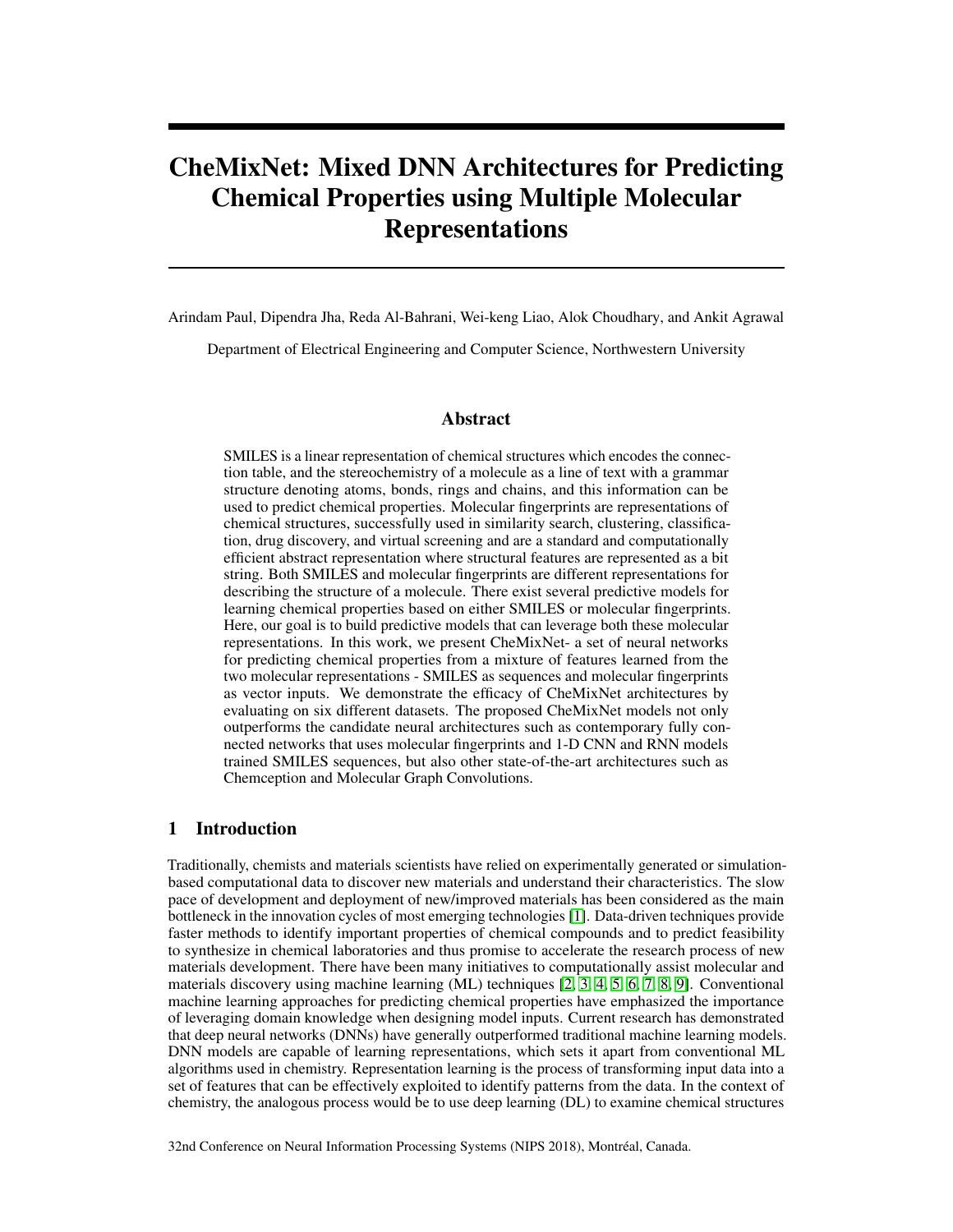and to construct features similar to engineered chemical features, with minimal assistance from an expert chemist. This approach that leverages representation learning of deep neural networks is a significant departure from the traditional research paradigm in chemistry.

In this work, we develop CheMixNet- a set of neural networks for predicting chemical properties by leveraging multiple molecular representations as inputs. We used simplified molecular-input line-entry system (SMILES) [\[10\]](#page-9-9) notations as sequence inputs and molecular fingerprints as vector inputs. SMILES is a line notation of chemical structures which encodes the connection table and the stereochemistry of a molecule as a line of text. Our work improves upon the existing state-ofthe-art approach of directly learning from vector representations such as molecular fingerprints or chemical text representations such as SMILES by harnessing the network structure of both forms of representations. CheMixNet is a variation of multi-input-single-output (MISO) [\[11\]](#page-9-10) architectures that learn the chemical properties from a mix of intermediate features learned from two different input representations - a vector input in the form of molecular fingerprints and a sequence input in the form of SMILES strings. In our experiments, we used MACCS fingerprints - a first 2D representation of chemical structure using 167 features. Although MACCS usually perform worse than other molecular fingerprints, we chose MACCS because of its simplicity and ease of interpretation. We perform significant experimentation to determine the best neural network structure for the CheMixNet architectures.

We evaluated the effectiveness of our mixed approach for building DNN architectures by training CheMixNet on six different datasets- a large dataset composed of 2.3 million samples from the Harvard Clean Energy Project (CEP) database and five other relatively smaller datasets from the MoleculeNet [\[12,](#page-9-11) [13\]](#page-9-12) benchmark. Compared to other DL models, CheMixNet architecture outperforms fully connected MLP models trained on molecular fingerprints, recurrent neural networks (RNN) and 1-dimensional convolutional neural network (CNN) models trained on SMILES, as well as other models - convolutional molecular graphs (ConvGraph) [\[14\]](#page-9-13) and Chemception [\[15\]](#page-10-0). For instance, we achieved a mean absolute percentage error (MAPE) of 0.24 % on the CEP dataset; this is significantly better than the MAPE of 0.43 % using CNN-RNN model. The CheMixNet architectures, as well as the benchmark models, are made accessible for the research community at https://github.com/paularindam/CheMixNet [\[16\]](#page-10-1).

# 2 Background and Related Works

In this section, we present a description of the two molecular representations we use in this work - SMILES and molecular fingerprints, and discuss existing deep neural architectures for predictive modeling of chemical properties in the Quantitative structure-activity relationship (QSAR)/Quantitative structure-property relationship (QSPR) [\[17\]](#page-10-2) modeling.

### 2.1 SMILES & Fingerprints

Line notations are linear representations of chemical structures which encode the connection table and the stereochemistry of a molecule as a line of text [\[18\]](#page-10-3). SMILES [\[10\]](#page-9-9) is the most popular specification in the form of a line notation to describe the structure of chemical species using short ASCII strings encoding molecular structures and specific instances. One or more organic molecules attach to form long continuous chains known as branches. SMILES has a grammar structure in which alphabets denote atoms, special characters such as  $=$  and  $\equiv$  bond denote the type of bonds, encapsulated numbers indicate rings, and parentheses represent side chains. In this work, we limit ourselves to character level representation and do not explicitly encode the grammar.

Molecular fingerprints are representations of chemical structures, successfully used in similarity search [\[19\]](#page-10-4), clustering [\[20\]](#page-10-5), classifications [\[21\]](#page-10-6), drug discovery [\[22\]](#page-10-7), and virtual screening [\[23\]](#page-10-8), a standard and computationally efficient abstract representation where structural features are represented by either bits in a bit string or counts in a count vector. Fingerprints were motivated by the need to find materials that match target material properties. They follow the assumptions that the properties of the material is a direct function of its structure and that materials with similar structure are likely to have similar physical-chemical character. Different fingerprints represent different aspects of a molecule, and thus each type of fingerprint can have different suitability for mapping to particular physical property. Various machine learning (ML) algorithms have been used to predict the activity or property of chemicals using molecular descriptors and/or fingerprints as input features. In our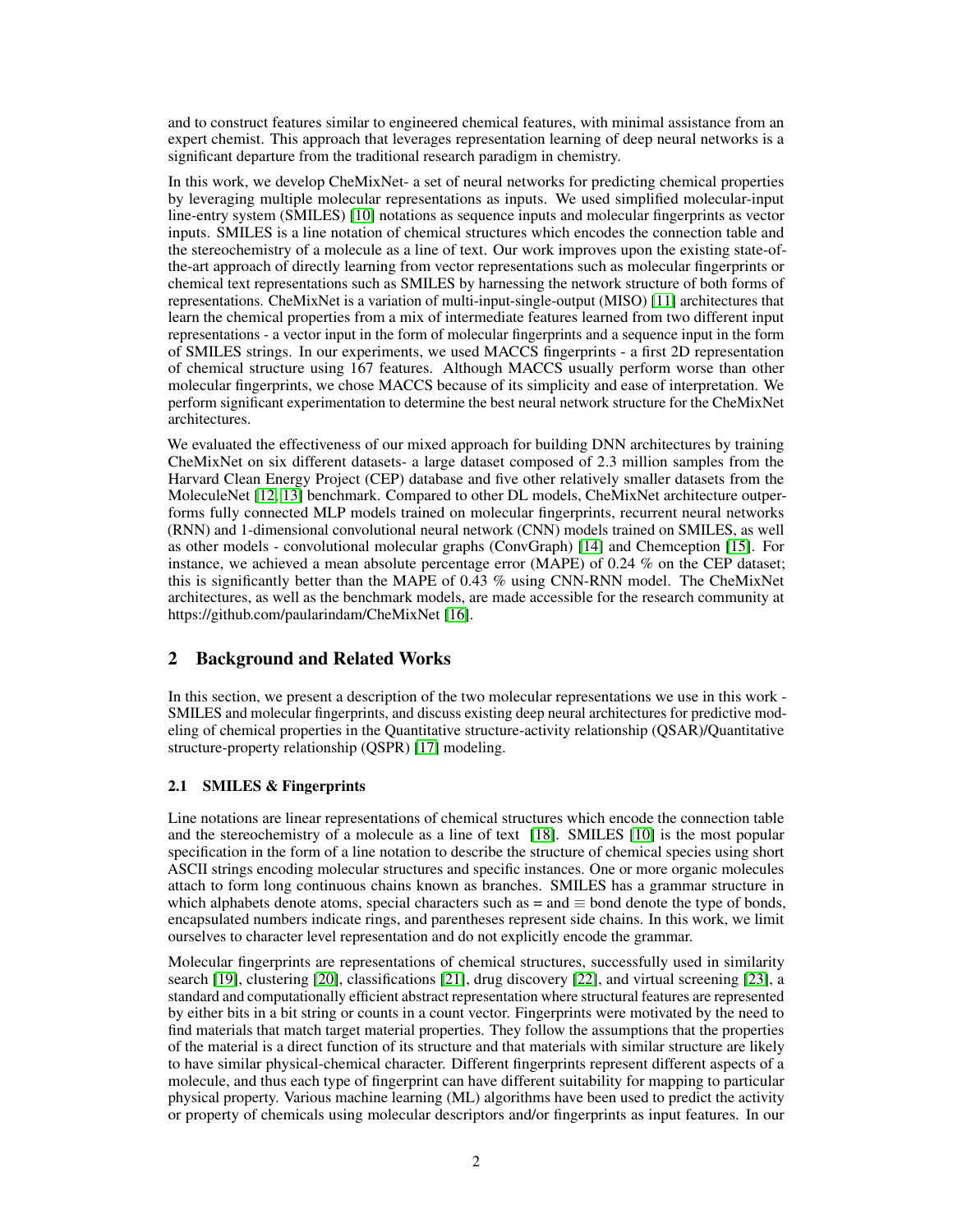experiments, we used MACCS fingerprints [\[24,](#page-10-9) [25\]](#page-10-10) - a primitive 2D representation of chemical structure using 167 features. MACCS fingerprints were originally developed for the purpose of substructure screening. Unlike other hashed 1024 bit fingerprint representations such as Atom Pair and Topological Torsion that are difficult to comprehend, MACCS fingerprints represent the counts of the presence or absence of chemical fragments, and are easily comprehensible with each key having its own definition (e.g. key 99 indicates if there is a  $C=C$  bond, key 165 indicating if there is a ring present, key 125 representing if there are more than one aromatic rings in the structure).

### 2.2 Related Works

In their SMILES2vec [\[26\]](#page-10-11) paper, Goh et al. developed a RNN neural network architecture trained on SMILES for predicting chemical property. SMILES2vec was inspired by language translation using RNN. Goh et al. did not explicitly encode information about the grammar of SMILES. Instead, they anticipate RNN units to learn these patterns implicitly and develop intermediate features that would be useful for predicting a variety of chemical properties. RNNs, particularly those based on LSTMs [\[27\]](#page-10-12) or GRUs [\[27\]](#page-10-12) are effective neural network designs for learning from text data. Their effectiveness has been demonstrated in multiple works such as the Google Neural Translation Machine that uses an architecture of 8+8 layers of residual LSTM unit [\[28\]](#page-10-13). In SMILES2vec, they modeled sequenceto-vector predictions, where the sequence is a SMILES string, and the vector is a measured chemical property. As SMILES is a chemical language and different from spoken language, commonly-used techniques in natural language processing (NLP) research, embeddings such as Word2vec [\[29\]](#page-10-14) cannot be directly applied. In addition, they explored the utility of adding a 1D convolutional layer between the embedding and GRU/LSTM layers. Goh et al. [\[15\]](#page-10-0) developed "Chemception", a deep CNN for the prediction of chemical properties, using only the images of 2D drawings of molecules. It was inspired by Google's Inception-ResNet [\[30\]](#page-10-15) deep CNN for image classification. They utilized "raw data" in the form of 2D drawings of molecules that requires the minimal amount of chemical knowledge to create, and investigated the viability of augmenting and possibly eliminating human-expert feature engineering in specific computational chemistry applications. Chemception was developed based on the Inception-ResNet v2 neural network architecture that combines arguably the two most important architecture advances in CNN design since the debut of AlexNet [\[31\]](#page-10-16) in 2012 - Inception modules and deep residual learning. During the training of Chemception, additional real-time data augmentation to the image was performed so as to bolster the limited number of data available for each task. Finally, fully connected (MLP) architectures trained on fingerprint representations [\[32,](#page-10-17) [33,](#page-10-18) [34\]](#page-11-0) are very popular in the cheminformatics community for predicting chemical properties. Although, MLP architectures trained on fingerprints are one of the earliest applications of deep learning in QSAR/QSPR modeling, they have consistently outperformed traditional ML models such as random forest and logistic regression, and DNN methods such as convolutional molecular graphs.

### 3 Method

### 3.1 Motivation

Several works [\[2,](#page-9-1) [35\]](#page-11-1) have demonstrated the effectiveness of ensemble of different kinds of neural networks for improvement in model performance over the individual candidate neural networks. Fully connected deep neural network architectures trained on fingerprint representations [\[32,](#page-10-17) [33,](#page-10-18) [34\]](#page-11-0) are very popular in the cheminformatics community for predicting chemical properties. Goh et al. [\[36\]](#page-11-2) propounded the SMILES2vec architecture for treating SMILES strings as text sequences and trained recurrent neural network architectures. SMILES2vec and MLP architectures have been among the most successful neural network architectures in predicting chemical properties. In this paper, we harness the efficacy of these architectures and mix them into one architecture which we refer as CheMixNet. SMILES and fingerprints are the two most common representations of chemical molecules. By allowing a neural network to learn from both these representations, we could increase the generalizability and the scope of the architecture. Sequence classification on shorter texts is generally harder than on longer texts and usually has worse performance than longer texts. As SMILES2vec essentially treats the SMILES as a text with character level embedding, the performance of SMILES2vec degrades on shorter strings. Also, the performance of MLP models trained on molecular fingerprints generally varies based on the size of the molecule (performance varies based on small versus large organic molecules). CheMixNet provides a model architecture that can leverage the best of both forms of representation learned from the two inputs using appropriate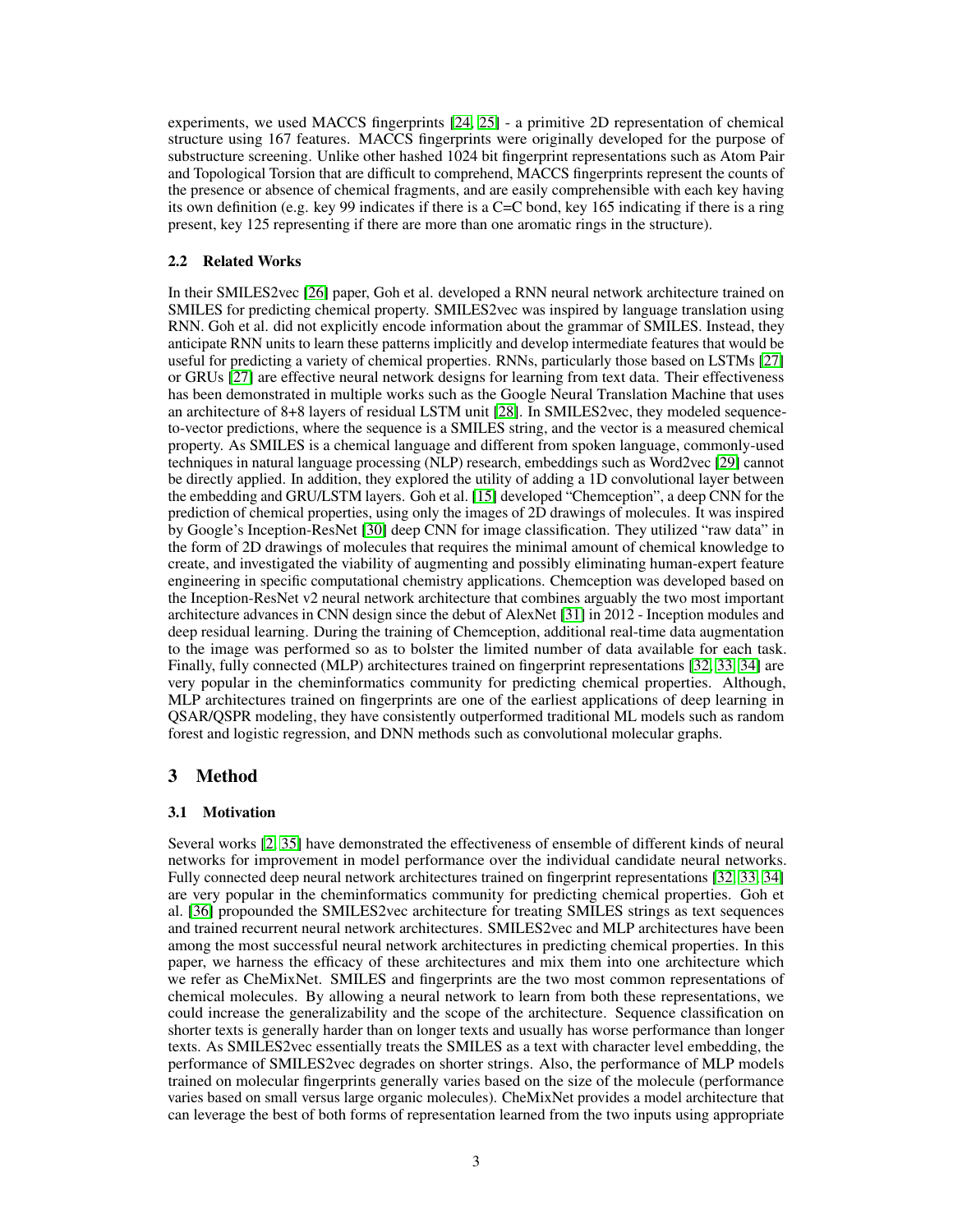<span id="page-3-0"></span>

Figure 1: The proposed CheMixNet architecture for learning from the two molecular representations. The blue branch represents candidate neural networks for learning from SMILES sequences. Option 1 uses only LSTMs/GRUs for modeling the SMILES sequences, option 2 uses only 1-D CNNs for sequence modeling, and option 3 uses 1-D CNNs followed by LSTMs/GRUs. The fully connected (FC) branch of the model with molecular fingerprint inputs is illustrated in red. The orange part represents the fully connected layers that learn the final output from the mix of intermediate features learned by the two network branches. We exemplify the molecular fingerprint and SMILES with one representative example in this illustration.

neural network components for them. This provides the network with the ability to automatically assess the degree to which each representation can be leveraged for learning the given chemical property.

### 3.2 Design

Figure [1](#page-3-0) illustrates our design approach for building CheMixNet models. We present three different architectures where we mix the output features learned using different types of models to learn the chemical properties from the two molecular representations as inputs- the fingerprints and the SMILES formula; hence, referred as CheMixNet. They are basically composed of two neural network branches - a sequence modeling branch that learns from the SMILES sequences using 1-D CNN and/or RNN, and a fully connected (FC) branch that learns from the MACCS fingerprint representation. The two input representations are shown in the top of Figure [1.](#page-3-0) Since the SMILES representations are composed of a sequence of characters, the first network branch for learning from SMILES are composed of one of the following: 1) RNN, 2) 1-D CNN, and 3) 1-D CNN followed by RNN. Since the fingerprints are composed of bit or count vectors, the second branch for learning from them are composed of multiple layers of fully connected layers. The individual models that leverage a single input representation are composed of one of these components along with some fully connected layers at the end.

To build the mixed DNN architectures, we combine the intermediate features learned using the two branches and applied some fully-connected layers for learning the final regression or classification output. Depending on the learning task, the output layer uses sigmoid activation for the binary classification tasks or linear activation for the regression tasks. Since we have three candidate neural networks for sequence modeling using SMILES, ChemixNet contains three neural network architectures which we refer as CNN-FC, RNN\*FC, and CNN-RNN\*FC where the '-' represents networks stacked in sequence and '\*' represents the combination of intermediate features learned using two parallel network branches.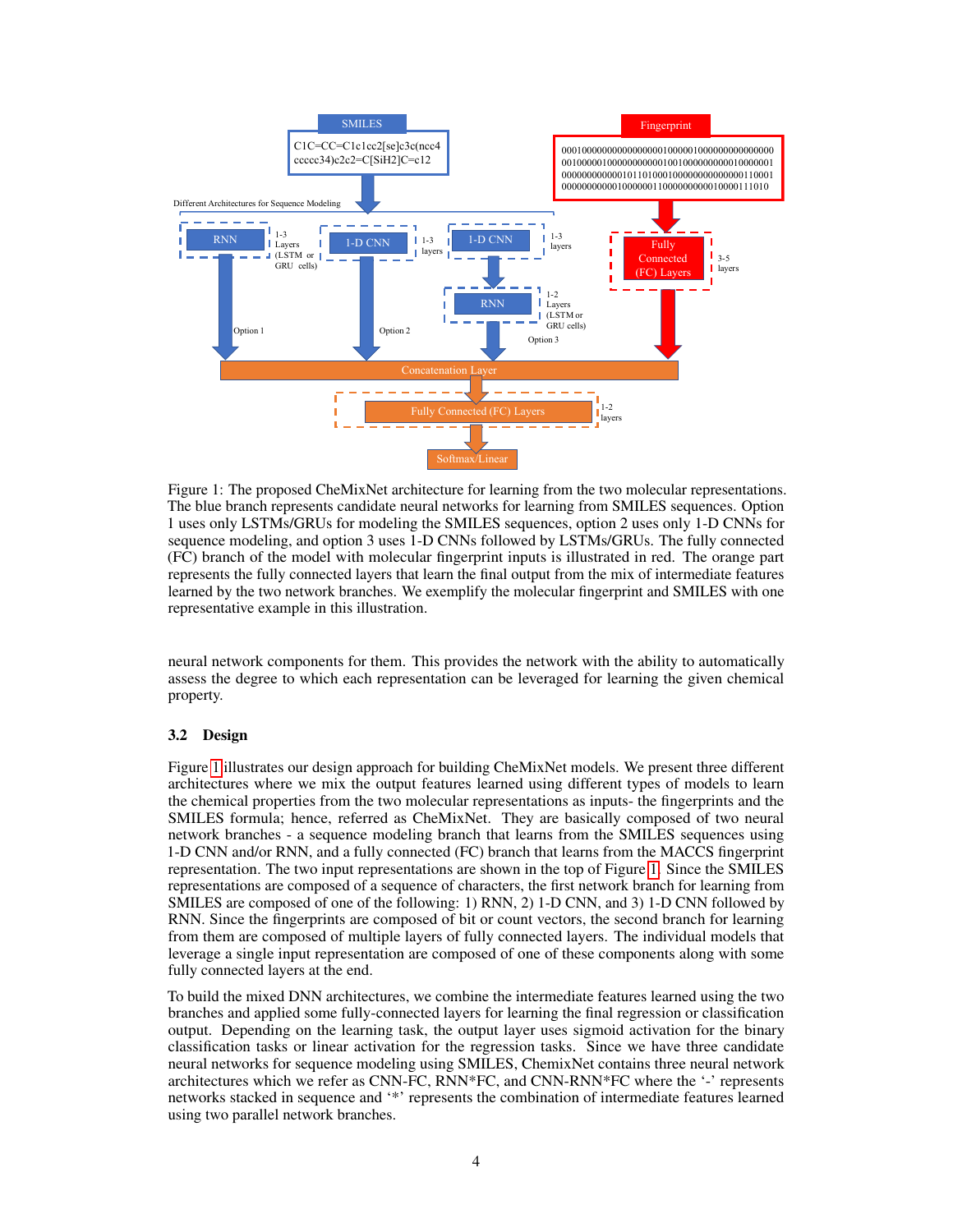| <b>Dataset</b>              | <b>Property</b>                                  | Task           | <b>Size</b> |
|-----------------------------|--------------------------------------------------|----------------|-------------|
| <b>CEP</b>                  | <b>Highest Occupied Molecular Orbital Energy</b> | Regression     | 2,322,849   |
| $HIV*$                      | Activity                                         | Classification | 2,886       |
| Tox21                       | Toxicity                                         | Classification | 8,981       |
| FreeSolv-Exp (Experimental) | <b>Solvation Energy</b>                          | Regression     | 643         |
| FreeSolv-Comp (Computed)    | <b>Solvation Energy</b>                          | Regression     | 643         |
| <b>ESOL</b>                 | Solubility                                       | Regression     | 1,128       |

<span id="page-4-0"></span>Table 1: Description of all the 5 datasets used to evaluate the performance of CheMixNet architectures. The original HIV dataset had 41,193 compounds but reduced to 2,886 after under-sampling.

### 4 Data

#### 4.1 Description of the Datasets

We demonstrate the effectiveness of our approach for designing DNN architectures for learning chemical properties from SMILES and fingerprints using six different datasets as shown in Table [1.](#page-4-0) First, Harvard CEP Dataset [\[33,](#page-10-18) [37\]](#page-11-3) contains molecular structures and properties for 2.3 million candidate donor structures for organic photovoltaic cells. Organic Photovoltaic cells (OPVs) [\[38,](#page-11-4) [39,](#page-11-5) [40,](#page-11-6) [41\]](#page-11-7) are lightweight, flexible, inexpensive and more customizable compared to traditional silicon-based solar cells [\[42\]](#page-11-8). For a solar cell, the most important property is power conversion efficiency or the amount of electricity which can be generated due to the interaction of electron donors and acceptors, which are dependent on the HOMO values of the donor molecules. In this work, we considered highest occupied molecular orbitals (HOMO) as the target property as it determines the power conversion efficiency of a solar cell according to the Scharber model [\[43\]](#page-11-9). Next, we used the Tox21, HIV, ESOL, and FreeSolv (Experimental and Computed) datasets from the MoleculeNet [\[12,](#page-9-11) [13\]](#page-9-12) benchmark repository; they involve two classification and two regression tasks. The Tox21 dataset is an NIH- funded public database of toxicity measurements comprising of 8981 compounds on 12 different measurements ranging from stress response pathways to nuclear receptors. This dataset provides a binary classification problem of labeling molecules as either "toxic" or "non-toxic". The FreeSolv dataset is comprised of 643 compounds that have computed and experimental hydration free energies of small-molecules ranging from –25.5 to 3.4 kcal/mol; we refer to the dataset containing experimental values as FreeSolv-Exp and the one with computed property values as FreeSolv-Comp. Hydration free energy is a physical property of the molecule which can be computed from first principles. ESOL is a dataset containing 1128 compounds with water solubility (log solubility in mols per litre) for common organic small molecules. Lastly, we evaluated the performance of CheMixNet on the HIV dataset obtained from the Drug Therapeutics Program AIDS Antiviral Screen, which measured the ability of 41,913 compounds to inhibit HIV replication in vitro. Using the curation methodology adopted by MoleculeNet, this dataset was reduced to a binary classification problem of "active" and "inactive" compounds. The original HIV dataset was very imbalanced with the minority class comprising less than  $4\%$  of the dataset. In our work, we decided to balance the minority classes by under-sampling the majority class by randomly selecting 1,443 (size of samples from the minority class) samples. Although this led to a significant reduction in the size of the dataset, it also allowed us to investigate the viability of CheMixNet architecture on smaller datasets without significant network topology changes.

### 4.2 Dataset Preparation

For the SMILES sequence, we used 1-hot encoding to convert the SMILES into a fixed length representation. The length of the sequence was determined by the length of the longest SMILES sequence in each dataset. We applied zero padding for shorter strings so that we had a uniform sequence of size equal to the maximum length for each dataset. The vocabulary size was determined by finding the number of unique characters in each dataset. Table [2](#page-5-0) describes the size of vocabulary and the maximum input length for all datasets. The datasets were randomly split in the ratio of 4:1 into training and test sets. Further, the training set was split into 9:1 ratio for training and validation.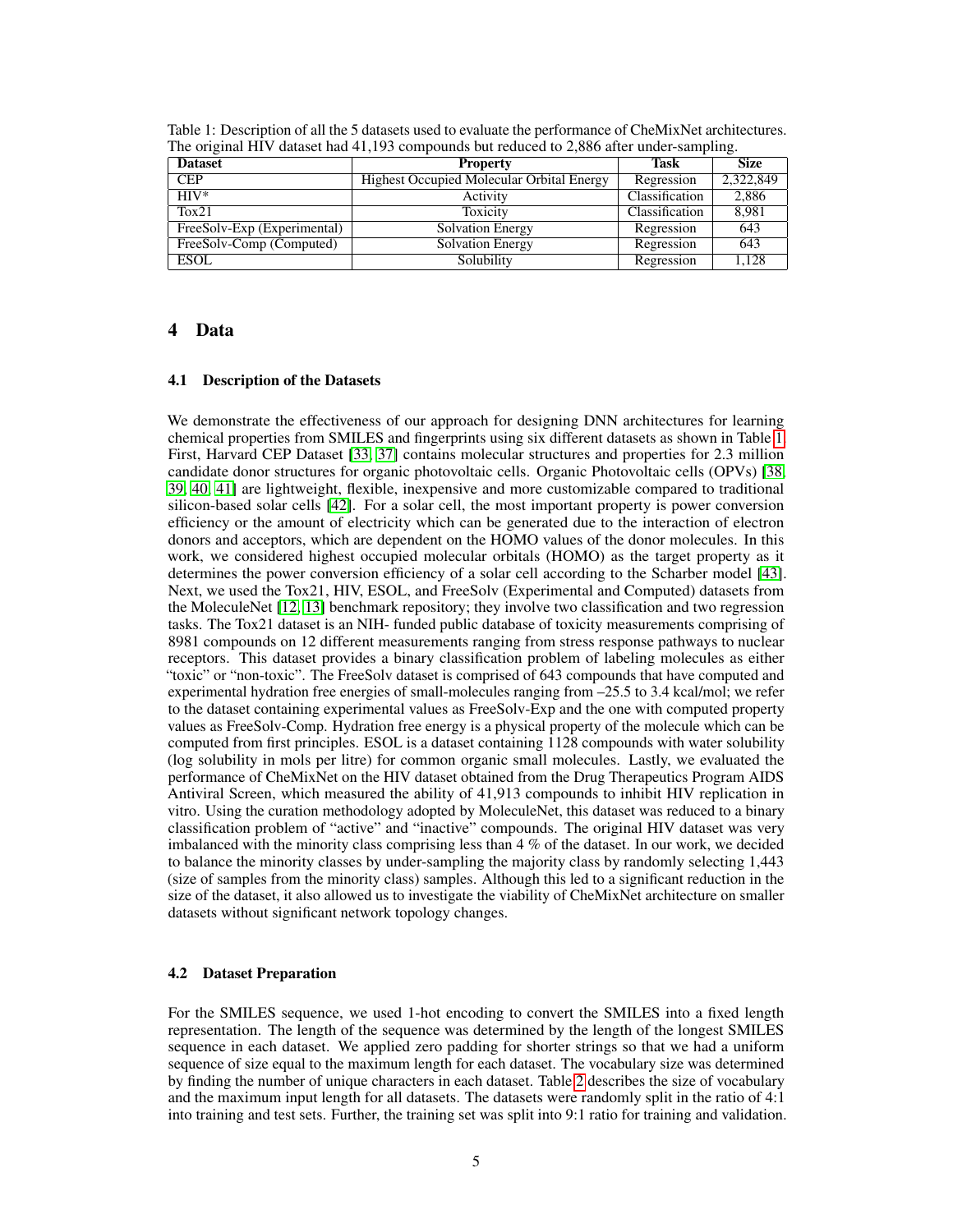<span id="page-5-0"></span>

| <b>Dataset</b> | <b>Size of Vocabulary</b> | <b>Maximum Input Sequence Length</b> |
|----------------|---------------------------|--------------------------------------|
| <b>CEP</b>     | 23                        | 83                                   |
| <b>HIV</b>     | 54                        | 400                                  |
| Tox21          | 42                        | 940                                  |
| FreeSolv-Exp   | 32                        | 83                                   |
| FreeSolv-Comp  | 32                        | 83                                   |
| <b>ESOL</b>    | 33                        | 98                                   |

Table 2: Vocab size and Maximum Input length for the datasets

# 5 Experiments & Results

In this section, we present the experimental settings and results of the CheMixNet architectures and the comparison with other contemporary DL models on the 2.3 million CEP dataset as well as the five datasets from the MoleculeNet benchmark.

### 5.1 Experimental Settings

The DNN models were implemented using Python and Keras [\[44\]](#page-11-10) with TensorFlow [\[45\]](#page-11-11) as the backend. They are trained using Adam as the optimization algorithm with a mini-batch size of 32. For generating the MACCS fingerprints, we used RDKIT [\[46\]](#page-11-12) library. Scikit-Learn [\[47\]](#page-11-13) was used for data preprocessing and for evaluating the test set errors. All experiments are carried out using NVIDIA DIGITS DevBox with a Core i7-5930K 6 Core 3.5GHz desktop processor, 64GB DDR4 RAM, and 4 TITAN X GPUs with 12GB of memory per GPU. For our experiments, we used a learning rate of 0.001. We used the mean squared error (MSE) as the loss function for the regression tasks and used the mean absolute % error (MAPE) as the performance metric. For classification tasks, we used the binary cross-entropy as the loss function and used the area under the ROC curve (AUC) as a performance metric. Early stopping was used during training to avoid over-fitting. For the benchmark results for graph convolution networks, we used the DeepChem [\[48\]](#page-11-14) library. For benchmarking with Chemception, there is no official public library, so we implemented the network using Keras which is also available in the CheMixNet repository [\[16\]](#page-10-1).

We used the libraries hyperas [\[49\]](#page-11-15) and hyperopt [\[50\]](#page-11-16) to perform Bayesian hyperparameter search [\[51\]](#page-12-0) to obtain the best choice of layer depth (for MLPs, 1-D convolutional and LSTM/GRU units), number of recurrent units for LSTMs/GRUs and learning rate. Further, the Bayesian hyperparameter search was performed only for the CEP database. Once we determined the best hyperparameters for CEP, we did not change any hyperparameter except the batch size. For the CEP dataset, we used a batch size of 64; for the two classification datasets (HIV and Tox21), we used a batch size of 32; for the ESOL and FreeSolv, we used a batch size of 16.

# 5.2 Results

We evaluated the effectiveness of our mixing approach for building DNN architectures to learn from both molecular representations by training the CheMixNet using six different datasets. To compare their performance, we also trained other state-of-the-art architectures for all datasets used. This includes the fully connected (FC) networks trained on the MACCS fingerprints, the two broad classes of SMILES2vec architectures - RNN and CNN-RNN, novel experimentation on SMILES using 1-D convolutions, ConvGraph and Chemception model. For the RNN and CNN-RNN architectures, we experimented using both LSTM and GRU units. As previous works [\[52,](#page-12-1) [53\]](#page-12-2) have demonstrated the efficacy of 1-D CNN to perform effectively in text prediction without any recurrent component, we compared against 1-D CNN trained on SMILES sequences. Lastly, we compare against Conv-Graph architecture that uses the molecular structure encoded as graphs as input, and Chemception architecture that uses chemical images as input.

### 5.2.1 Performance on the CEP Dataset

Figure [2](#page-6-0) demonstrates the performance results of different DNN models on the CEP dataset. For the presented results, we used the MACCS fingerprints; similar metrics were observed using other types of fingerprints. The existing models trained on the SMILES generally perform better than the models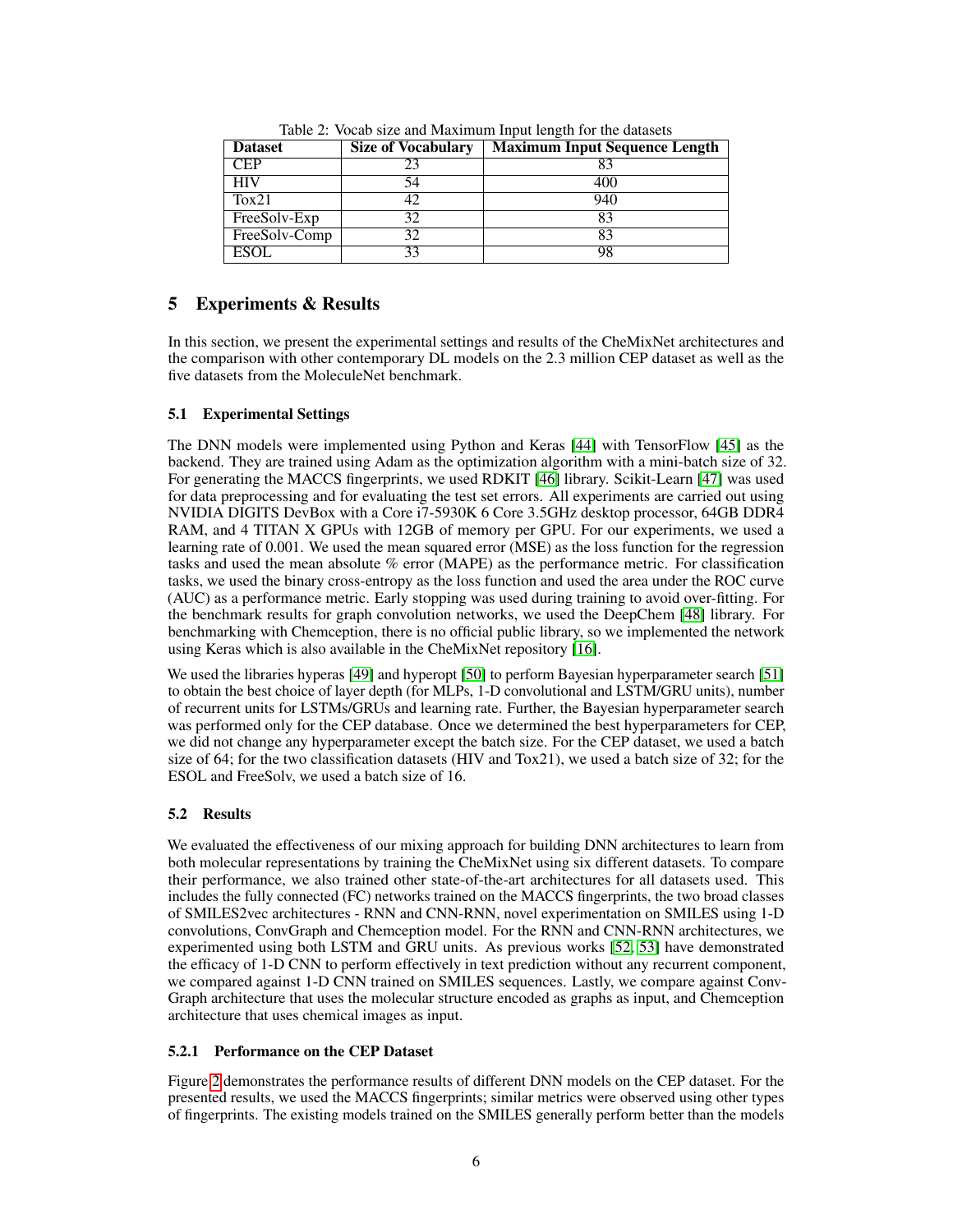<span id="page-6-0"></span>

Figure 2: Comparison of the training error curves and mean absolute percentage error on the test set for different DNN architectures on the CEP dataset. The '-' sign indicates when the networks are trained in sequence and '\*' when two parallel multi-input networks (one with SMILES as input and the other with fingerprints as input) are concatenated. In these experiments, we use MACCS fingerprints - however, metrics from other fingerprints were similar. Our results demonstrate that the CNN\*FC model performs the best. The three mixed networks perform comparatively better than the other state-of-the-art models. Since we use ConvGraph module from deepchem repository out of the box which does not give any information about convergence while Chemception usually takes about 100 epochs to converge, the training curve for Chemception and ConvGraph is not shown.

trained using only fingerprints; CNN-RNN and RNN perform significantly better than the FC model. We conjecture the difference in performance results from the difference in feature representation using SMILES and fingerprints. Since fingerprints are generated from SMILES, fingerprints are supposed to contain less information. We experimented using both LSTM and GRU for building the models composed of RNNs; for the CNN-RNN\*FC, LSTM performs better than GRU while GRU performs best for CNN-RNN. Our results illustrate that the three mixed networks perform comparatively better than the existing candidate model architectures; the CNN\*FC model performing significantly better. The CNN branch of CNN\*FC model is composed of an embedding layer of length 32 followed by two 1-D convolutional layers with 32 filters with a kernel size of 3 (same padding and ReLU as the activation function). The FC branch is composed of four fully connected layers with 1024, 512, 256 and 64 units respectively. The final network that learns on the mixed intermediate features is composed of two layers with 64 and 1 outputs respectively. Since we perform an architecture search for each network independent of other networks, the architecture configuration for the mixed networks are different from the individual networks that leverage one input representation; hence, this is different from the current model ensemble approach where the outputs from different trained networks are aggregated to predict the output.

The derivation of fingerprints from SMILES involves simple logic and computation. However, we find that the mixing of intermediate features learned using the two network branches from the two molecular representations trained resulted in a significant gain in performance. It demonstrates the effectiveness of CheMixNet architectures in learning from multiple types of feature representations for better performance.

#### 5.2.2 Performance on MoleculeNet Datasets

We further analyzed the effectiveness of using mixed networks in learning from multiple inputs by evaluating on five datasets from the MoleculeNet benchmark. Two of these datasets involves classification tasks while the rest involves regression tasks. Figure 3 illustrates the performance results of different types of model architectures on these datasets. For the two classification tasks, we observe that CNN\*FC performs better than all other models. The other two mixed models CNN-RNN\*FC and RNN\*FC perform better than the existing models except for the FC model. FC model performs better than all other existing models on the classification tasks from the HIV and Tox21 datasets. For the regression problems, we observe similar patterns- one of the mixed networks performing the best among all the networks. For the two FreeSolv datasets, CNN-RNN\*FC performs the best; there is no one single best model among the existing network that works best for both these datasets. For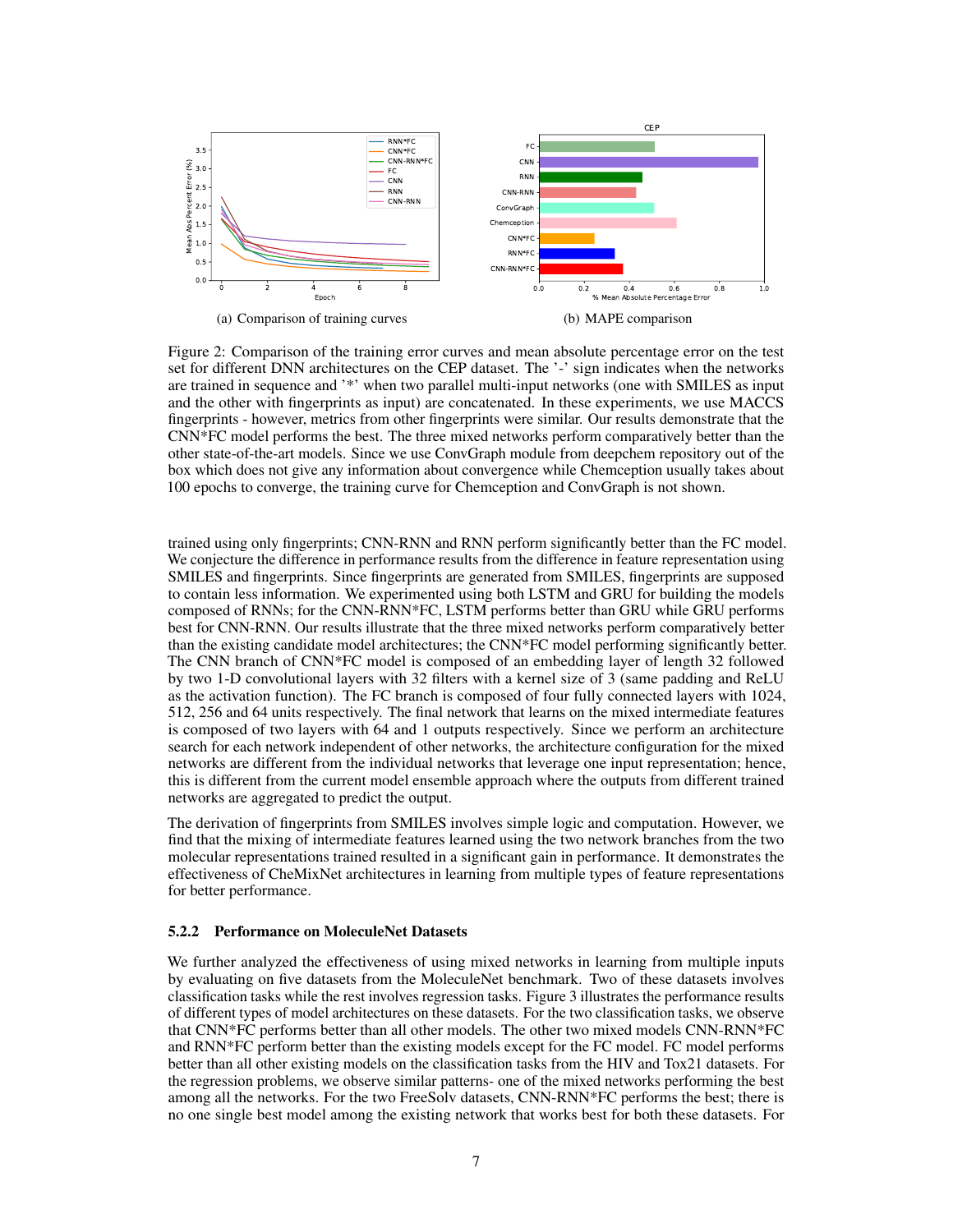the ESOL dataset, RNN\*FC performs the best among all models; CNN model performing slightly worse. In general, we always observe benefit in performance from using mixed networks which can learn from both inputs- SMILES, and fingerprints. Since fingerprints are derived from SMILES, we conjecture the gain in performance not only comes from multiple inputs but also and more importantly from the use of different types of networks for different input representations.



Figure 3: Performance of CheMixNet models against contemporary DNN models for the datasets from MoleculeNet benchmark. Tox21 and HIV datasets involve classification tasks while FreeSolv-Exp, FreeSolv-Comp and ESOL involve regression tasks; higher AUC is better for classification tasks while lower MAPE is better for regression tasks. CheMixNet outperforms the existing state-of-the-art models on all datasets. In general, the mixed models are better than the existing models.

### 6 Conclusions and Future Work

In this paper, we developed CheMixNet, the first mixed deep neural network that leverages both chemical text (SMILES) as well as molecular descriptors (MACCS fingerprints) for predicting chemical properties. Compared to existing DL models trained on single molecular representations, the proposed CheMixNet architectures perform significantly better on all the six datasets used in our study. The results provide proof of concept of the efficacy of using mixed input architectures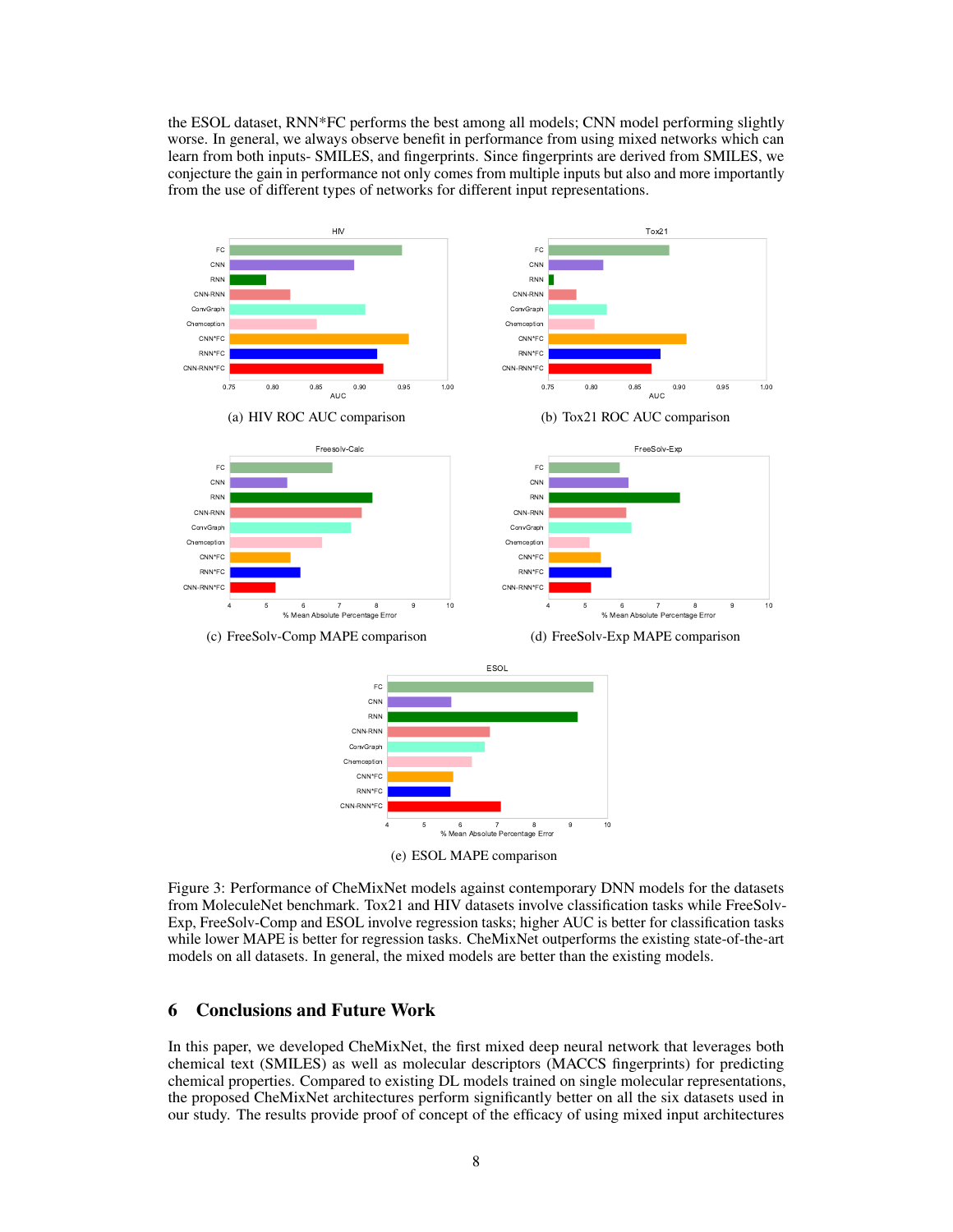for chemical property prediction. We demonstrate that by using a mixed deep learning approach, we can leverage the features of both sequence and fingerprint representations and achieve much better results, even with only a few hundred training samples. Further, the results demonstrate that CheMixNet architectures can be generalized over a different range of chemical properties independent of the type of supervised learning tasks (classification or regression) and the type and size of datasets. The range of chemical properties predicted in our study is relevant across solar cell technology, pharmaceuticals, biotechnology, and consumer products. The CheMixNet architectures, as well as the benchmark models, are made accessible for the research community at https://github.com/paularindam/CheMixNet [\[16\]](#page-10-1).

Although we limit the scope of our work in developing the CheMixNet architectures, we plan to extend this current work by trying to develop a method for interpreting the proposed mixed-input architecture as part of future work. For future CheMixNet architectures, we plan to explore ConvGraph and Chemception architectures as candidate input neural networks for the mixed neural network. Further, as chemical significance is present in both the character following as well as preceding a given character in a SMILES string, we believe bidirectional RNNs can perform better than vanilla onedirectional RNNs. Lastly, we believe that Hierarchical Attention Networks (HANs) [\[54\]](#page-12-3) that combine character level and word level sequences for text prediction could present superior performance to the aforementioned architectures.

#### Acknowledgments

This work was performed under the following financial assistance award 70NANB14H012 from U.S. Department of Commerce, National Institute of Standards and Technology as part of the Center for Hierarchical Materials Design (CHiMaD). Partial support is also acknowledged from the following grants: NSF award CCF-1409601; DOE awards DE-SC0007456, DE-SC0014330; AFOSR award FA9550-12-1-0458.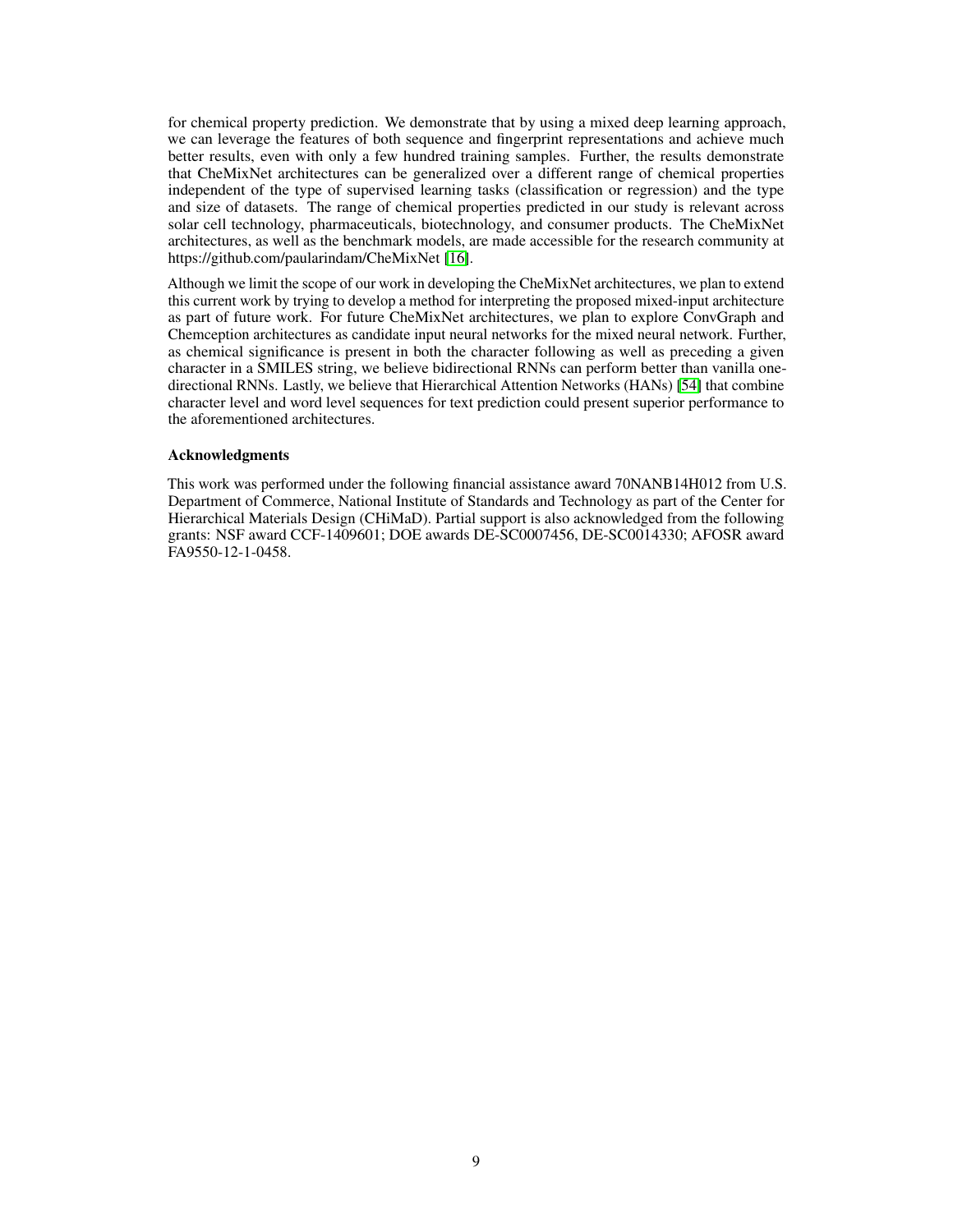### References

- <span id="page-9-0"></span>[1] Surya R Kalidindi. Data science and cyberinfrastructure: critical enablers for accelerated development of hierarchical materials. *International Materials Reviews*, 60(3):150–168, 2015.
- <span id="page-9-1"></span>[2] Victor E Kuz'min, Pavel G Polishchuk, Anatoly G Artemenko, and Sergey A Andronati. Interpretation of qsar models based on random forest methods. *Molecular informatics*, 30(6- 7):593–603, 2011.
- <span id="page-9-2"></span>[3] Ankit Agrawal and Alok Choudhary. Perspective: Materials informatics and big data: Realization of the "fourth paradigm" of science in materials science. *APL Materials*, 4(5):053208, 2016.
- <span id="page-9-3"></span>[4] XJ Yao, Annick Panaye, Jean-Pierre Doucet, RS Zhang, HF Chen, MC Liu, ZD Hu, and Bo Tao Fan. Comparative study of qsar/qspr correlations using support vector machines, radial basis function neural networks, and multiple linear regression. *Journal of chemical information and computer sciences*, 44(4):1257–1266, 2004.
- <span id="page-9-4"></span>[5] Adam G Gagorik, Brett Savoie, Nick Jackson, Ankit Agrawal, Alok Choudhary, Mark A Ratner, George C Schatz, and Kevin L Kohlstedt. Improved scaling of molecular network calculations: the emergence of molecular domains. *The journal of physical chemistry letters*, 8(2):415–421, 2017.
- <span id="page-9-5"></span>[6] Bryce Meredig, Ankit Agrawal, Scott Kirklin, James E Saal, JW Doak, A Thompson, Kunpeng Zhang, Alok Choudhary, and Christopher Wolverton. Combinatorial screening for new materials in unconstrained composition space with machine learning. *Physical Review B*, 89(9):094104, 2014.
- <span id="page-9-6"></span>[7] Logan Ward, Ankit Agrawal, Alok Choudhary, and Christopher Wolverton. A general-purpose machine learning framework for predicting properties of inorganic materials. *arXiv preprint arXiv:1606.09551*, 2016.
- <span id="page-9-7"></span>[8] Ankit Agrawal, Parijat D Deshpande, Ahmet Cecen, Gautham P Basavarsu, Alok N Choudhary, and Surya R Kalidindi. Exploration of data science techniques to predict fatigue strength of steel from composition and processing parameters. *Integrating Materials and Manufacturing Innovation*, 3(1):1–19, 2014.
- <span id="page-9-8"></span>[9] Mojtaba Mozaffar, Arindam Paul, Reda Al-Bahrani, Sarah Wolff, Alok Choudhary, Ankit Agrawal, Kornel Ehmann, and Jian Cao. Data-driven prediction of the high-dimensional thermal history in directed energy deposition processes via recurrent neural networks. *Manufacturing Letters*, 18:35 – 39, 2018.
- <span id="page-9-9"></span>[10] Daylight Toolkit. Daylight chemical information systems. *Inc.: Aliso Viejo, CA*, 1997.
- <span id="page-9-10"></span>[11] Z Abdullah, Zainal Ahmad, and N Aziz. Multiple input-single output (miso) feedforward artificial neural network (fann) models for pilot plant binary distillation column. In *Bio-Inspired Computing: Theories and Applications (BIC-TA), 2011 Sixth International Conference on*, pages 157–160. IEEE, 2011.
- <span id="page-9-11"></span>[12] Zhenqin Wu, Bharath Ramsundar, Evan N Feinberg, Joseph Gomes, Caleb Geniesse, Aneesh S Pappu, Karl Leswing, and Vijay Pande. Moleculenet: a benchmark for molecular machine learning. *Chemical science*, 9(2):513–530, 2018.
- <span id="page-9-12"></span>[13] Glambard/molecules\_dataset\_collection: Collection of data sets of molecules for a validation of properties inference. [https://github.com/GLambard/Molecules\\_Dataset\\_](https://github.com/GLambard/Molecules_Dataset_Collection) [Collection](https://github.com/GLambard/Molecules_Dataset_Collection). (Accessed on 10/15/2018).
- <span id="page-9-13"></span>[14] David K Duvenaud, Dougal Maclaurin, Jorge Iparraguirre, Rafael Bombarell, Timothy Hirzel, Alán Aspuru-Guzik, and Ryan P Adams. Convolutional networks on graphs for learning molecular fingerprints. In *Advances in neural information processing systems*, pages 2224– 2232, 2015.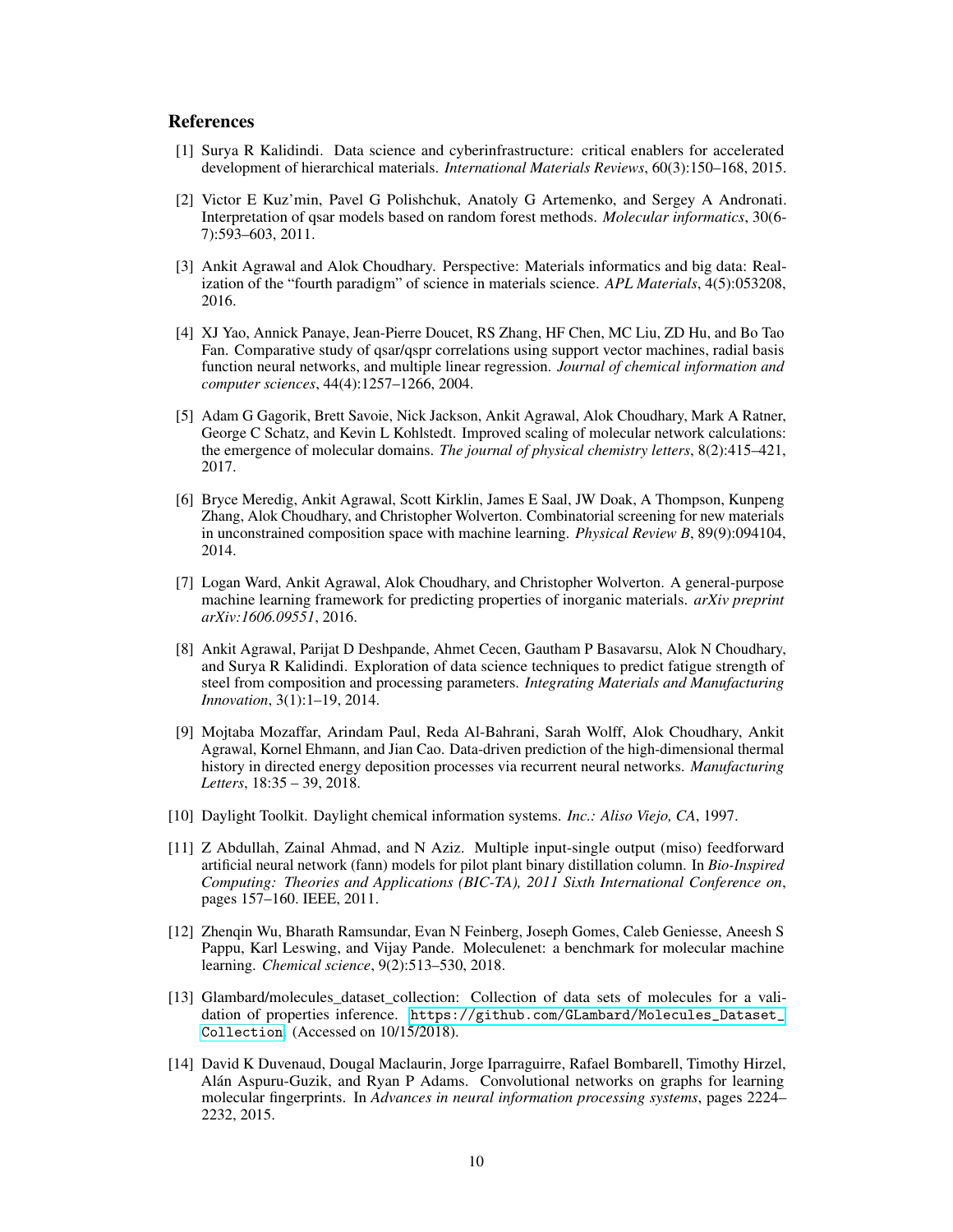- <span id="page-10-0"></span>[15] Garrett B Goh, Charles Siegel, Abhinav Vishnu, Nathan O Hodas, and Nathan Baker. Chemception: a deep neural network with minimal chemistry knowledge matches the performance of expert-developed qsar/qspr models. *arXiv preprint arXiv:1706.06689*, 2017.
- <span id="page-10-1"></span>[16] Official repository for the chemixnet library. [https://github.com/paularindam/](https://github.com/paularindam/CheMixNet) [CheMixNet](https://github.com/paularindam/CheMixNet). (Accessed on 11/01/2018).
- <span id="page-10-2"></span>[17] Mati Karelson, Victor S Lobanov, and Alan R Katritzky. Quantum-chemical descriptors in qsar/qspr studies. *Chemical reviews*, 96(3):1027–1044, 1996.
- <span id="page-10-3"></span>[18] Wendy A Warr. Representation of chemical structures. *Wiley Interdisciplinary Reviews: Computational Molecular Science*, 1(4):557–579, 2011.
- <span id="page-10-4"></span>[19] Mark A Johnson and Gerald M Maggiora. *Concepts and applications of molecular similarity*. Wiley, 1990.
- <span id="page-10-5"></span>[20] Malcolm J McGregor and Peter V Pallai. Clustering of large databases of compounds: Using the mdl "keys" as structural descriptors. *Journal of chemical information and computer sciences*, 37(3):443–448, 1997.
- <span id="page-10-6"></span>[21] Leo Breiman, Jerome Friedman, Charles J Stone, and Richard A Olshen. *Classification and regression trees*. CRC press, 1984.
- <span id="page-10-7"></span>[22] Márton Vass, Albert J Kooistra, Tina Ritschel, Rob Leurs, Iwan JP de Esch, and Chris de Graaf. Molecular interaction fingerprint approaches for gpcr drug discovery. *Current Opinion in Pharmacology*, 30:59–68, 2016.
- <span id="page-10-8"></span>[23] Peter Willett. Similarity-based virtual screening using 2d fingerprints. *Drug discovery today*, 11(23):1046–1053, 2006.
- <span id="page-10-9"></span>[24] Joseph L Durant, Burton A Leland, Douglas R Henry, and James G Nourse. Reoptimization of mdl keys for use in drug discovery. *Journal of chemical information and computer sciences*, 42(6):1273–1280, 2002.
- <span id="page-10-10"></span>[25] MACCS Structural Keys. Mdl information systems inc. *San Leandro, CA*, 2005.
- <span id="page-10-11"></span>[26] Garrett B Goh, Nathan O Hodas, Charles Siegel, and Abhinav Vishnu. Smiles2vec: An interpretable general-purpose deep neural network for predicting chemical properties. *arXiv preprint arXiv:1712.02034*, 2017.
- <span id="page-10-12"></span>[27] Sepp Hochreiter and Jürgen Schmidhuber. Long short-term memory. *Neural computation*, 9(8):1735–1780, 1997.
- <span id="page-10-13"></span>[28] Yonghui Wu, Mike Schuster, Zhifeng Chen, Quoc V Le, Mohammad Norouzi, Wolfgang Macherey, Maxim Krikun, Yuan Cao, Qin Gao, Klaus Macherey, et al. Google's neural machine translation system: Bridging the gap between human and machine translation. *arXiv preprint arXiv:1609.08144*, 2016.
- <span id="page-10-14"></span>[29] Tomas Mikolov, Kai Chen, Greg Corrado, and Jeffrey Dean. Efficient estimation of word representations in vector space. *arXiv preprint arXiv:1301.3781*, 2013.
- <span id="page-10-15"></span>[30] Christian Szegedy, Sergey Ioffe, Vincent Vanhoucke, and Alexander A Alemi. Inception-v4, inception-resnet and the impact of residual connections on learning. In *AAAI*, volume 4, page 12, 2017.
- <span id="page-10-16"></span>[31] Alex Krizhevsky, I Sutskever, and G Hinton. Imagenet classification with deep convolutional neural. In *Neural Information Processing Systems*, pages 1–9, 2014.
- <span id="page-10-17"></span>[32] Junshui Ma, Robert P Sheridan, Andy Liaw, George E Dahl, and Vladimir Svetnik. Deep neural nets as a method for quantitative structure–activity relationships. *Journal of chemical information and modeling*, 55(2):263–274, 2015.
- <span id="page-10-18"></span>[33] Edward O Pyzer-Knapp, Kewei Li, and Alan Aspuru-Guzik. Learning from the harvard clean energy project: The use of neural networks to accelerate materials discovery. *Advanced Functional Materials*, 25(41):6495–6502, 2015.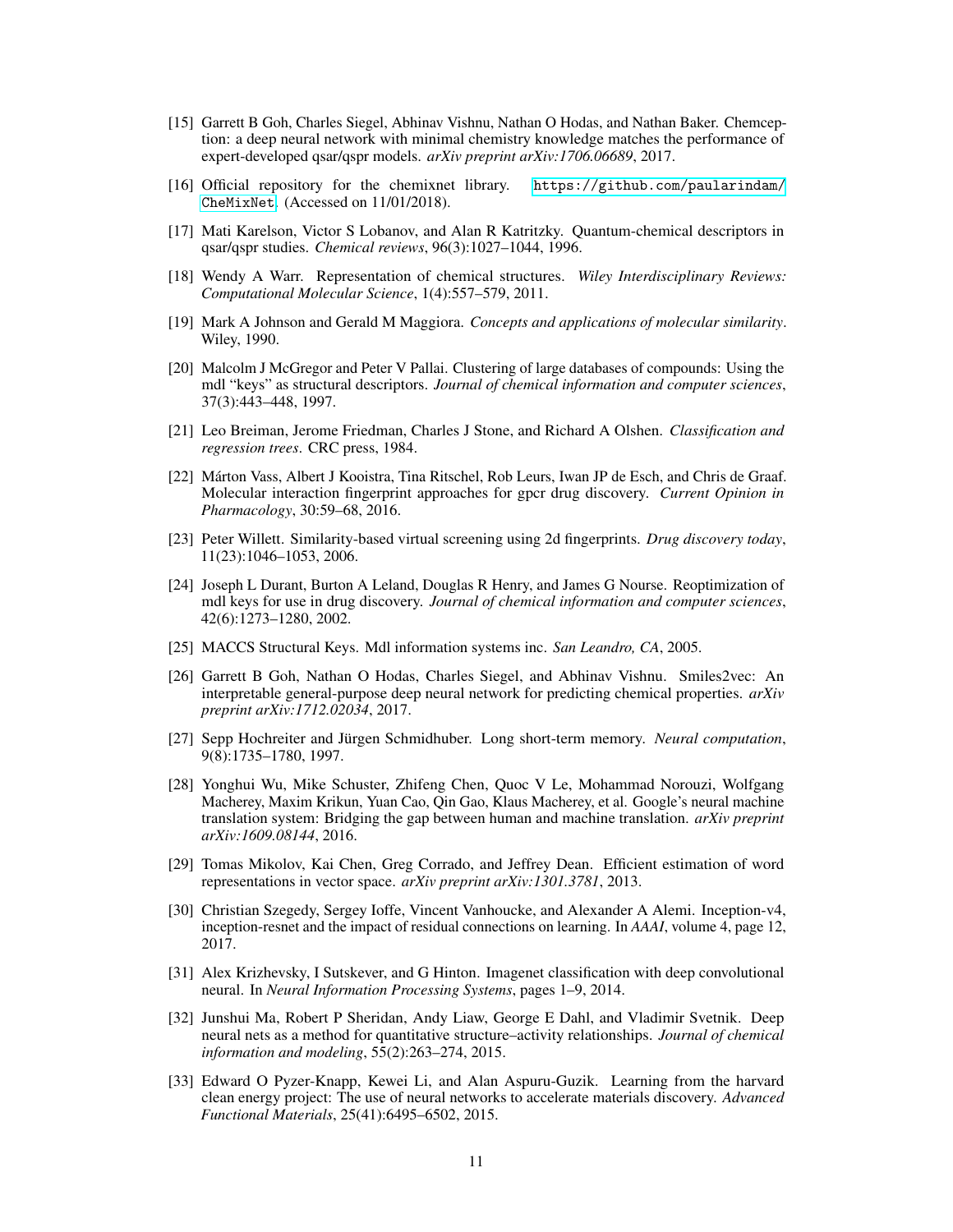- <span id="page-11-0"></span>[34] Bharath Ramsundar, Steven Kearnes, Patrick Riley, Dale Webster, David Konerding, and Vijay Pande. Massively multitask networks for drug discovery. *arXiv preprint arXiv:1502.02072*, 2015.
- <span id="page-11-1"></span>[35] Guangyuan Kan, Cheng Yao, Qiaoling Li, Zhijia Li, Zhongbo Yu, Zhiyu Liu, Liuqian Ding, Xiaoyan He, and Ke Liang. Improving event-based rainfall-runoff simulation using an ensemble artificial neural network based hybrid data-driven model. *Stochastic environmental research and risk assessment*, 29(5):1345–1370, 2015.
- <span id="page-11-2"></span>[36] Garrett B Goh, Nathan Hodas, Charles Siegel, and Abhinav Vishnu. Smiles2vec: Predicting chemical properties from text representations. 2018.
- <span id="page-11-3"></span>[37] Cepdata.csv.zip. [https://www.dropbox.com/s/3kqzt9u1ryflls0/CEPData.csv.zip?](https://www.dropbox.com/s/3kqzt9u1ryflls0/CEPData.csv.zip?dl=0) [dl=0](https://www.dropbox.com/s/3kqzt9u1ryflls0/CEPData.csv.zip?dl=0). (Accessed on 10/15/2018).
- <span id="page-11-4"></span>[38] Wichien Sang-aroon, Seksan Laopha, Phrompak Chaiamornnugool, Sarawut Tontapha, Samarn Saekow, and Vittaya Amornkitbamrung. Dft and tddft study on the electronic structure and photoelectrochemical properties of dyes derived from cochineal and lac insects as photosensitizer for dye-sensitized solar cells. *Journal of molecular modeling*, 19(3):1407–1415, 2013.
- <span id="page-11-5"></span>[39] Zhong Hu, Vedbar S Khadka, Wei Wang, David W Galipeau, and Xingzhong Yan. Theoretical study of two-photon absorption properties and up-conversion efficiency of new symmetric organic π-conjugated molecules for photovoltaic devices. *Journal of molecular modeling*, 18(8):3657–3667, 2012.
- <span id="page-11-6"></span>[40] Mazmira Mohamad, Rashid Ahmed, Amirudin Shaari, and Souraya Goumri-Said. First principles investigations of vinazene molecule and molecular crystal: a prospective candidate for organic photovoltaic applications. *Journal of molecular modeling*, 21(2):27, 2015.
- <span id="page-11-7"></span>[41] Natalia Inostroza, Fernando Mendizabal, Ramiro Arratia-Pérez, Carlos Orellana, and Cristian Linares-Flores. Improvement of photovoltaic performance by substituent effect of donor and acceptor structure of tpa-based dye-sensitized solar cells. *Journal of molecular modeling*, 22(1):25, 2016.
- <span id="page-11-8"></span>[42] Claudia N Hoth, Roland Steim, Pavel Schilinsky, Stelios A Choulis, Sandro F Tedde, Oliver Hayden, and Christoph J Brabec. Topographical and morphological aspects of spray coated organic photovoltaics. *Organic Electronics*, 10(4):587–593, 2009.
- <span id="page-11-9"></span>[43] Markus C Scharber, David Mühlbacher, Markus Koppe, Patrick Denk, Christoph Waldauf, Alan J Heeger, and Christoph J Brabec. Design rules for donors in bulk-heterojunction solar cells—towards 10% energy-conversion efficiency. *Advanced materials*, 18(6):789–794, 2006.
- <span id="page-11-10"></span>[44] François Chollet et al. Keras, 2015.
- <span id="page-11-11"></span>[45] Martín Abadi, Paul Barham, Jianmin Chen, Zhifeng Chen, Andy Davis, Jeffrey Dean, Matthieu Devin, Sanjay Ghemawat, Geoffrey Irving, Michael Isard, et al. Tensorflow: a system for large-scale machine learning. In *OSDI*, volume 16, pages 265–283, 2016.
- <span id="page-11-12"></span>[46] Greg Landrum. Rdkit: Open-source cheminformatics. 3(04):2012, 2006.
- <span id="page-11-13"></span>[47] Fabian Pedregosa, Gaël Varoquaux, Alexandre Gramfort, Vincent Michel, Bertrand Thirion, Olivier Grisel, Mathieu Blondel, Peter Prettenhofer, Ron Weiss, Vincent Dubourg, et al. Scikitlearn: Machine learning in python. *Journal of machine learning research*, 12(Oct):2825–2830, 2011.
- <span id="page-11-14"></span>[48] deepchem/deepchem: Democratizing deep-learning for drug discovery, quantum chemistry, materials science and biology. <https://github.com/deepchem/deepchem>.
- <span id="page-11-15"></span>[49] maxpumperla/hyperas: Keras + hyperopt: A very simple wrapper for convenient hyperparameter optimization. <https://github.com/maxpumperla/hyperas>. (Accessed on 10/16/2018).
- <span id="page-11-16"></span>[50] hyperopt/hyperopt: Distributed asynchronous hyperparameter optimization in python. [https:](https://github.com/hyperopt/hyperopt) [//github.com/hyperopt/hyperopt](https://github.com/hyperopt/hyperopt). (Accessed on 10/16/2018).